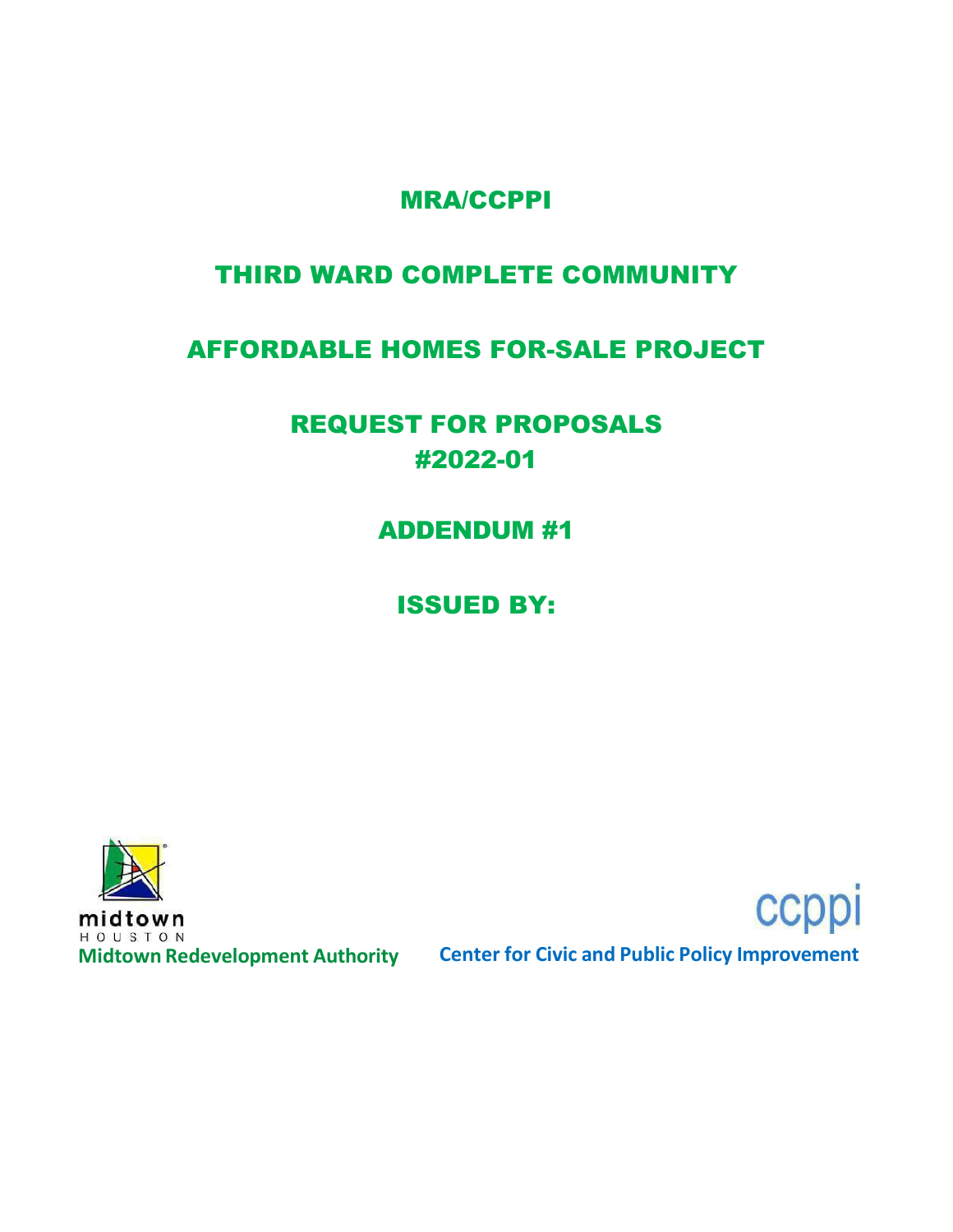# RFP #2022 – 01 Addendum #1

This Addendum is being issued to provide answers to the questions received and to amend Sections 6, 7 and 9 and Exhibits A & B of the RFP. :

| No. | Question                                                                                                                                                                                                                                                                                                                                                        | <b>Answers</b>                                                                                                                                                                                                                                                                                                                                                                                                                                                                                                                                                                                                                                          |
|-----|-----------------------------------------------------------------------------------------------------------------------------------------------------------------------------------------------------------------------------------------------------------------------------------------------------------------------------------------------------------------|---------------------------------------------------------------------------------------------------------------------------------------------------------------------------------------------------------------------------------------------------------------------------------------------------------------------------------------------------------------------------------------------------------------------------------------------------------------------------------------------------------------------------------------------------------------------------------------------------------------------------------------------------------|
| 1.  | For Exhibit G - Home Cost & Sales<br>Price Worksheet:                                                                                                                                                                                                                                                                                                           |                                                                                                                                                                                                                                                                                                                                                                                                                                                                                                                                                                                                                                                         |
|     | Under Sales Price Breakdown,<br>a.<br>there is no item for Closing Cost<br>of the House. Where do we<br>need to account for that cost?                                                                                                                                                                                                                          | See Section III Finished Lot Costs item (b).                                                                                                                                                                                                                                                                                                                                                                                                                                                                                                                                                                                                            |
|     | On page 12, paragraph H, you<br>b.<br>require Exhibit G to be filled<br>out for each plan type. For the<br>sales price of each plan type,<br>do we use the Sales Price for<br>Households at 90% - 110% AMI<br>or Sales Price for Households<br>Below 90% as indicated on<br>Page7, Table 1? Or do we need<br>to provide Exhibit G / Plan /<br>Household income? | Table 1 reflects 16 Home Plan types, 8 of which<br>are at >90% AMI and 8 at 90% - 110% AMI. The<br>respondents must propose for an entire Cluster<br>and must identify the home unit type for each lot.<br>In addition, Table 3 identifies the requirements<br>for the distribution of homes to serve households<br>below 90% AMI and the number of homes at 90%<br>to 110% AMI in each Cluster. Exhibit G is Per Home<br>Plan type, to be used for each home type within<br>the Cluster. Respondent is responsible for<br>identifying in Exhibit G the Cluster Identification,<br>the housing type (1-16) and all addresses with this<br>housing type. |
|     | Are you going to provide a<br>$C_{\star}$<br>spreadsheet to be used for<br>Exhibits G, H and J for everyone<br>to use, or each developer make<br>their own based on your<br>model?                                                                                                                                                                              | Please go to www/ccppi.org website and click on<br>Development and Contract Opportunities. Exhibit<br>D, F, G, H, I and J are posted for your use in<br>preparing submittals.                                                                                                                                                                                                                                                                                                                                                                                                                                                                           |

### **Section A. Answers to Questions Received**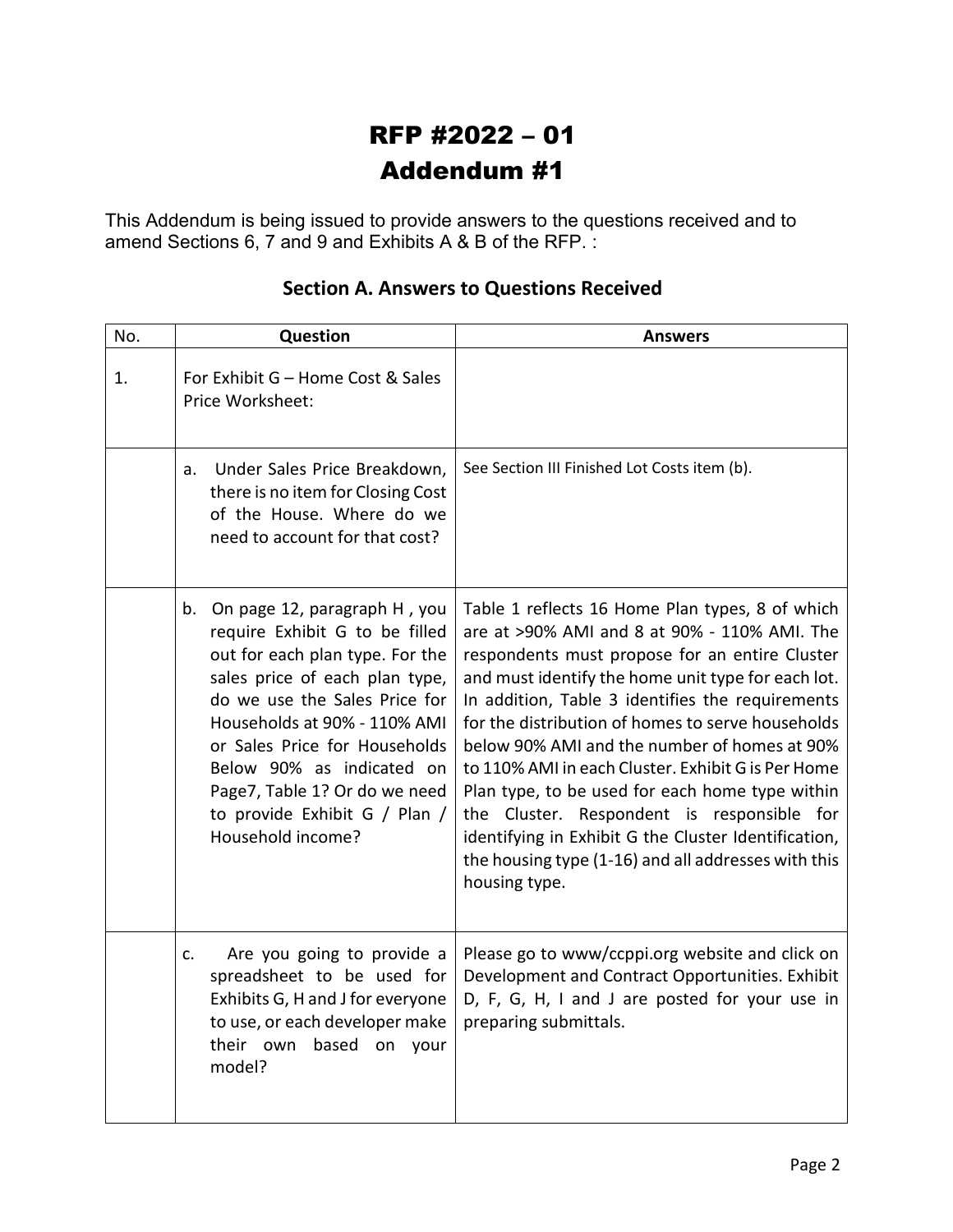|    | d. We understand the sales prices<br>are very attractive & we should<br>not any problems selling these<br>houses. But based on the past<br>experience of MRA/CCPPI's of<br>similar<br>project, once the<br>house(s) are finished & ready<br>to sell, are there enough<br>potential qualified buyers for<br>these homes? This makes a<br>difference in our<br>Carrying<br>Cost(Financing<br>Cost)<br>and<br>proposed timing for number of<br>homes we can start or offer for<br>sale per month. | The Scope of Work of successful respondents to<br>this RFP includes the marketing and sale of the<br>homes. In fact, the RFP calls for submission of a<br>Marketing Plan. The Houston Area Urban League<br>has over 1,000 clients that were income qualified<br>that have not purchased homes to date. CCPPI will<br>arrange for housing fairs to take place where<br>successful respondents may present their homes. |
|----|------------------------------------------------------------------------------------------------------------------------------------------------------------------------------------------------------------------------------------------------------------------------------------------------------------------------------------------------------------------------------------------------------------------------------------------------------------------------------------------------|-----------------------------------------------------------------------------------------------------------------------------------------------------------------------------------------------------------------------------------------------------------------------------------------------------------------------------------------------------------------------------------------------------------------------|
| 2. | On page 10 "Effective Period for<br>Sales Price Proposed". Could you<br>elaborate: Proposed Sales Price is<br>fixed, no matter when the actual<br>house is build & presented for<br>sale, as long as MRA/CCPI accepts<br>our proposal is accepted within 6<br>month of proposal submission?                                                                                                                                                                                                    | Effective Period for Sales Price Proposed means<br>that for six months no price increases will be<br>considered.                                                                                                                                                                                                                                                                                                      |
| 3. | For Exhibit J, do we need to fill out<br>one sheet per Cluster separately?                                                                                                                                                                                                                                                                                                                                                                                                                     | Yes                                                                                                                                                                                                                                                                                                                                                                                                                   |
| 4. | Page 14, Section 9.0 : Is total of 50<br>sheet collectively for the whole<br>proposal or 50 Sheet per Cluster?                                                                                                                                                                                                                                                                                                                                                                                 | Please see Addendum #1. The 50 sheet limitation<br>has been changed to 60 sheets for submissions<br>proposing on one Cluster. For submissions<br>proposing on more than 1 Cluster and additional<br>15 pages per Cluster may be added.                                                                                                                                                                                |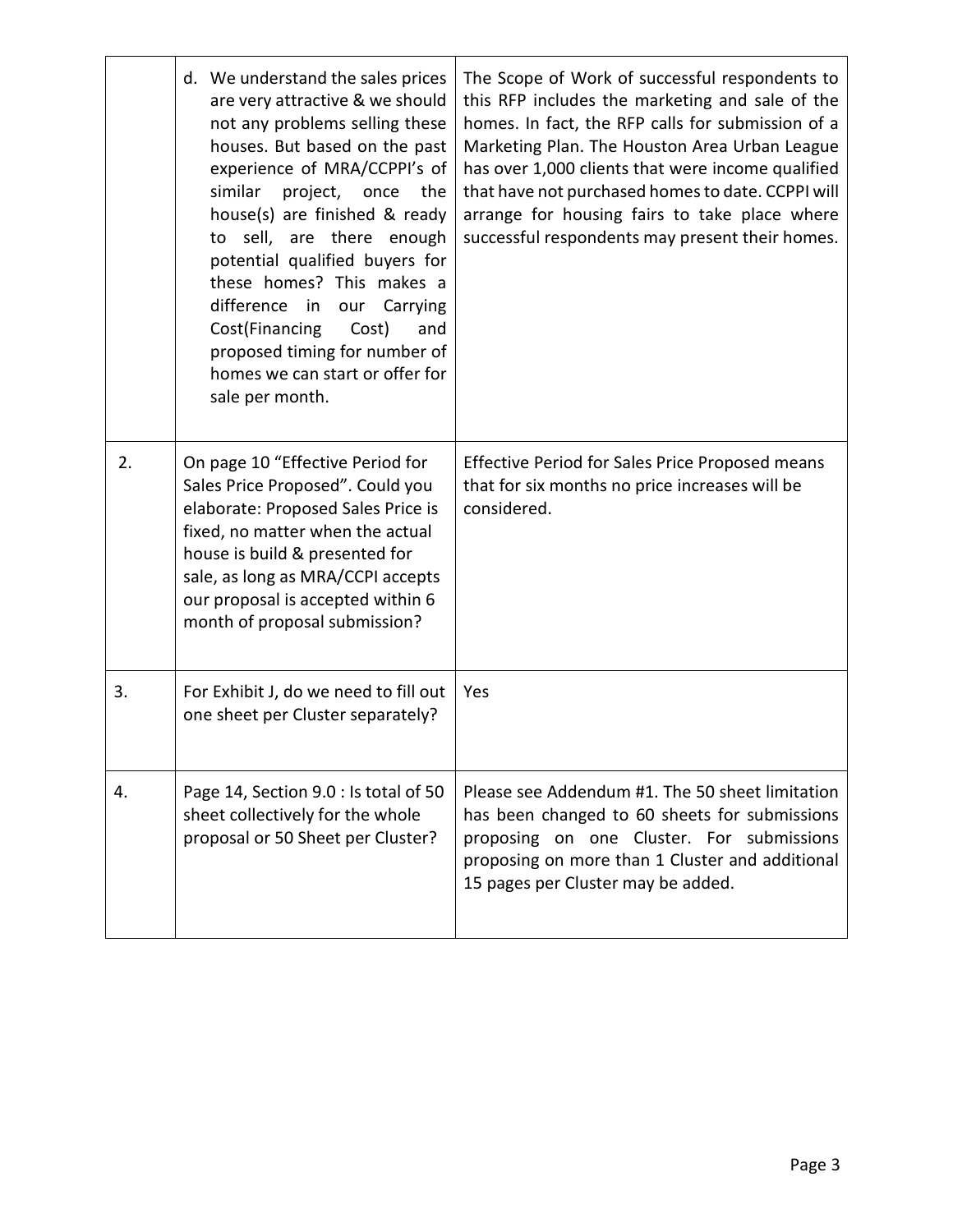| 5. | Just to reconfirm, as provided in<br>table #3 on page 8, for the<br>number of homes below 90% AMI<br>and at 90%-110% AMI, we should<br>use the ratio as provided on Table<br>#3 for additional homes we are<br>able to offer. More specifically for<br>example for Cluster A: | Yes, if the number of homes in a Cluster exceeds<br>the number of homes in Table 3 for the Cluster,<br>please use the methodology identified below in<br>5.a to determine the number of homes below 90%<br>AMI and the number of homes at 90% AMI - 110%<br>AMI. |
|----|-------------------------------------------------------------------------------------------------------------------------------------------------------------------------------------------------------------------------------------------------------------------------------|------------------------------------------------------------------------------------------------------------------------------------------------------------------------------------------------------------------------------------------------------------------|
|    | a. If we are able offer Total of 12<br>Homes in Cluster A instead of<br>11 Homes: then We need to<br>offer 12x 36.36% = 4.36<br>(Rounded to 4 Homes for<br>below 90%) and offer 12x<br>$63.64\% = 7.63$ (Rounded to 8<br>Homes at 90%-110%). Is this<br>correct?              | See above answer.                                                                                                                                                                                                                                                |
|    | b. If we are able offer Total of 13<br>Homes in Cluster A instead of<br>11 Homes: then We need to<br>offer $13x 36.36% = 4.72$<br>(Rounded to 5 Homes for<br>below 90%) and offer 13x<br>63.64% = 8.27 (Rounded to 8<br>Homes at 90%-110%). Is this<br>correct?               | See above answer.                                                                                                                                                                                                                                                |
| 6. | Is there any difference in scoring<br>using a non-profit vs. a profit<br>developer?                                                                                                                                                                                           | No                                                                                                                                                                                                                                                               |
| 7. | Is there any limit on the number<br>of clusters that any one developer<br>can bid on?                                                                                                                                                                                         | No. However, the respondent must demonstrate<br>experience completing a project of similar size and<br>scope.                                                                                                                                                    |
| 8. | Does it make any difference if the<br>developer has not previously<br>transacted with MRA or CCPPI?                                                                                                                                                                           | No                                                                                                                                                                                                                                                               |
| 9. | Expediency: what is the length of<br>time for each project as dictated<br>by MRA?                                                                                                                                                                                             | Completion by December 31, 2023                                                                                                                                                                                                                                  |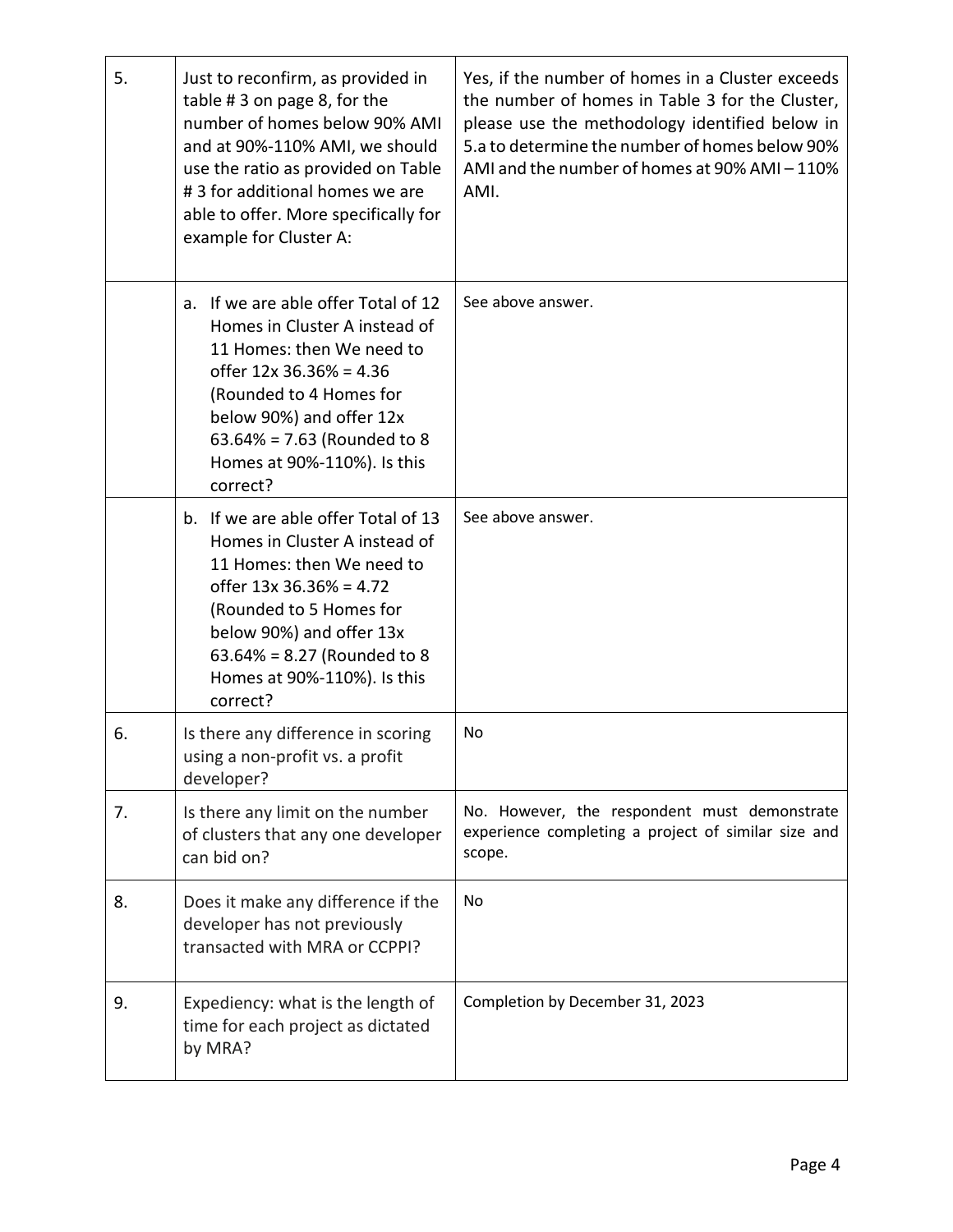| 10. | Exhibit C: is there any preference<br>to slab on grade vs. pier and<br>beam? Pier and beam is more in<br>keeping with the surrounding<br>homes.                                                                                                                                                                                                                                                                                                                                                                                                                                  | No preference.                                                                                                                                                 |
|-----|----------------------------------------------------------------------------------------------------------------------------------------------------------------------------------------------------------------------------------------------------------------------------------------------------------------------------------------------------------------------------------------------------------------------------------------------------------------------------------------------------------------------------------------------------------------------------------|----------------------------------------------------------------------------------------------------------------------------------------------------------------|
| 11. | Submissions are limited to 50<br>pages; therefore, is it necessary to<br>submit separately for each cluster<br>or simply include Exhibit G<br>worksheets under a single<br>submission?                                                                                                                                                                                                                                                                                                                                                                                           | Please see Addendum #1. Exhibit G, H, and J must be<br>submitted for each Cluster.                                                                             |
| 12. | Evaluation Process: How long is<br>the process following the 7/20<br>submission date and what is the<br>expected length of time for MRA<br>ultimately conveying the land to<br>the developer?                                                                                                                                                                                                                                                                                                                                                                                    | It is the intent to make recommendations of award at<br>the August Board Meeting of MRA. Subsequent to<br>approval, documents will be prepared for conveyance. |
| 13. | Will the Buyers of the homes<br>receive any HCAD exemption at<br>all?                                                                                                                                                                                                                                                                                                                                                                                                                                                                                                            | No. HCAD exemptions are tied to this program.                                                                                                                  |
| 14. | I have reviewed the RFP for Third<br>Ward Complete Community.<br>While we are interested in the<br>project. The lack of subsidies to<br>offset build costs make the sales<br>price unrealistic. Have I missed<br>something? The developer is<br>responsible for all CoH costs,<br>permits, water capacity, sewar<br>and water connections. The<br>average new home in this area is<br>350,000 to the mid 400,000 range.<br>Please let me know what, outside<br>of free or low cost land, is<br>available to help bring build cost<br>to the required 157,000 - 207,000<br>range? | You are correct that this program has a land subsidy<br>only at this time.                                                                                     |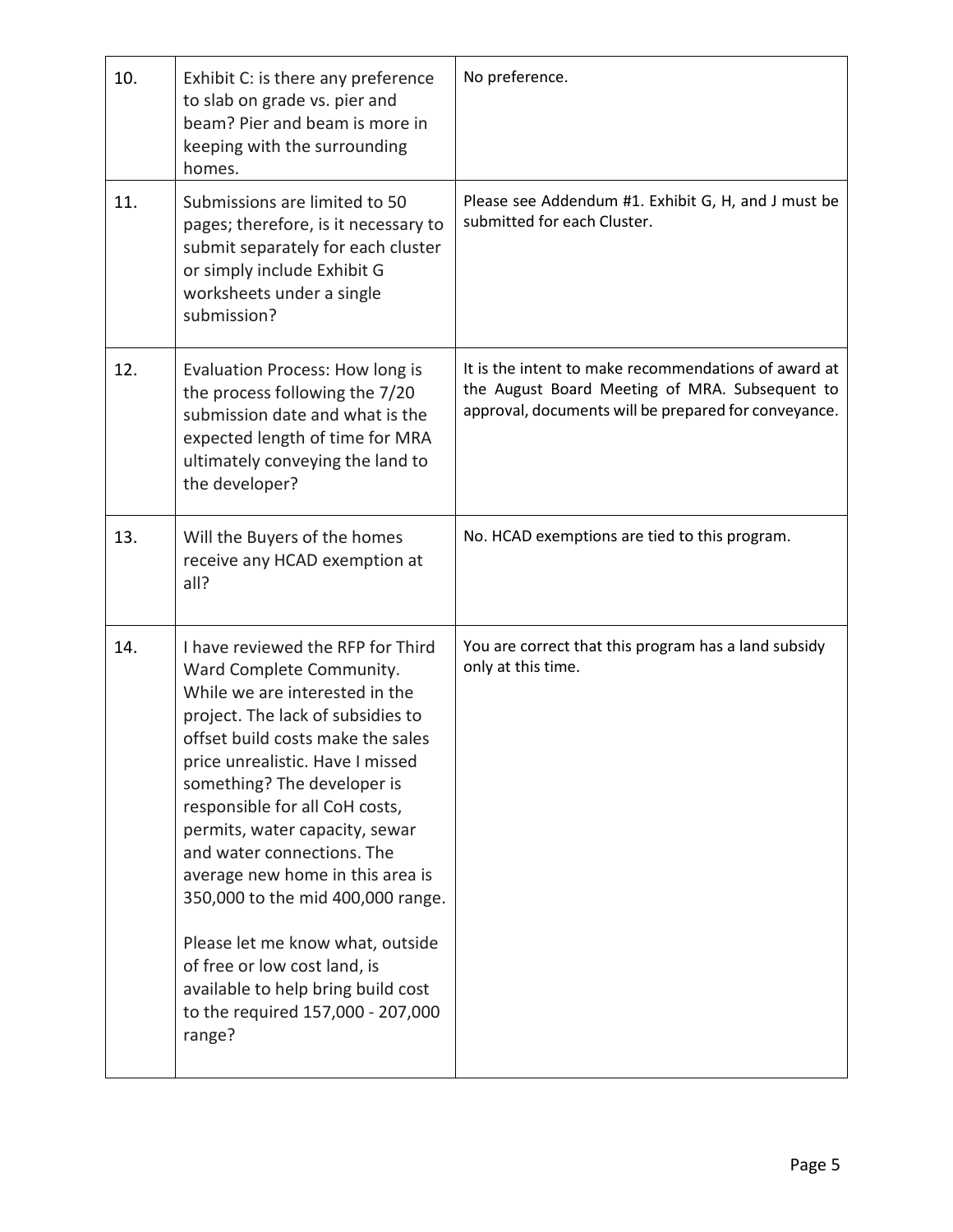### **Section B**

Section 6. F (Floor Plans/Renderings) is amended as follows:

#### **6.F. FLOOR PLANS/RENDERINGS**

Please attach one or more sheets labelled "*Attachment E: Floor Plan/Renderings/Design Approach*." Please attach a floor plan for each home plan type with applicable street addresses and indicate the numeric designation for the home type from Table 1 thereon. Also submit a rendering for each home plan type labelled with the applicable street addresses. If the proposal includes more than one Cluster, please provide these documents for each Cluster.

#### **Section C**

Section 7.0 (Scoring) is amended as follows:

#### **7.0 SCORING**

Responses to this RFP will be scored by an Evaluation Committee that consists of MRA and CCPPI representatives, as well as any affordable housing contractors engaged by MRA or CCPPI. This committee will review submissions for the purpose of evaluating the proposal based on the submitted requirements in Section 6 of this RFP. Each Cluster submission may receive 100 maximum points. Points associated with Home Costs and Sales Price (Exhibits G & H), the floor plans and renderings (Attachment E), and affordability will be awarded for each Cluster. Therefore, if more than one Cluster is proposed, Exhibits G and H and Attachment E must be included for each Cluster. All other required submittals are to be submitted once. The maximum points that may be achieved for each requirement are as follows:

- **A. Project Description (2 Points)**
- **B. Development Experience (10 points**)
- **C. Roles and Responsibilities (10 points)**
- **D. Home Costs and Sales Price (20 points) Scored for each Cluster**
- **E. Affordability (10 points) Scored for each Cluster**
	- Five (5) points if additional homes for households below 90% AMI are included beyond the required minimum.
	- Five (5) points if sales prices are at least 5% below the applicable maximum sales price.
- **F. Evidence of Preliminary Financial Commitment (5 points)**
- **G. Project Timing (10 points)**
- **H. Floor Plans (10 points) Scored for each Cluster**
- **I. M**/**WBE Plan (10 points)**
- **J. Section 3 Plan (5 points)**
- **K. Marketing Plan (8 points)**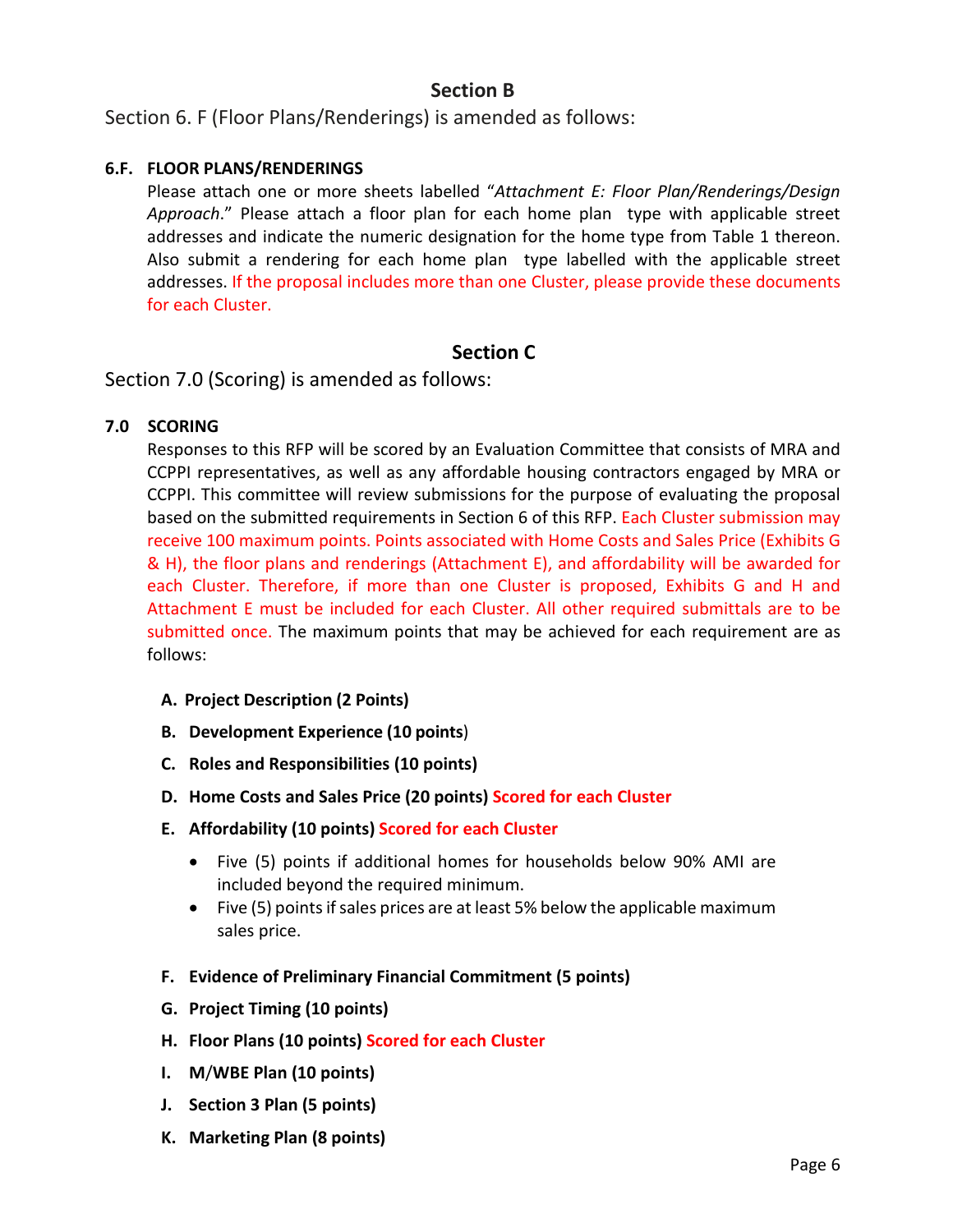## **Section D**

Section 9.0 (Proposal Format) is amended as follows:

#### **9.0 PROPOSAL FORMAT**

Responses to this RFP shall include a title page that includes "Response to Third Ward Complete Community Affordable Homes For Sale Project," the submission date, the names of the organizations to whom the proposal is being submitted (Center for Civic and Public Policy Improvement and Midtown Redevelopment Authority), and the name of the Respondent. The title page does not count against the page number limit.

- A. Proposals shall not exceed 60 pages in length, including required attachments for proposals including only one Cluster. For proposals submitting on more than one Cluster, an additional 15 pages per Cluster may be added. For these purposes, a page is one side of a single sheet of 8½" x 11" paper. Text shall be single spaced, using not smaller than an 11-point font, and containing margins at the top, bottom, and sides of no less than one inch in width. Foldouts containing art and spreadsheets are permissible *and will be included in the page count*. Oversize exhibits are discouraged.
- B. All proposal pages must be consecutively numbered, including attachments.
- C. All information must be incorporated into a response to a specific requirement and clearly referenced. Any information not meeting these criteria will be deemed extraneous and will in no way contribute to the evaluation process.
- D. All information presented in response to this RFP must be included in the submitted response. There can be no information that is linked to a website that requires reviewers to access the website for consideration of content. Any such conditions will not be considered as part of the Respondent's proposal.

#### **SECTION E**

Exhibits A & B are amended to remove 3022 Tuam and replace it with 3016 Anita (Cluster ID# E3) and 2901 Brailsfort is replaced with 3013 Beulah (Cluster ID# E5). Both amended Exhibit A and Exhibit B are attached hereto.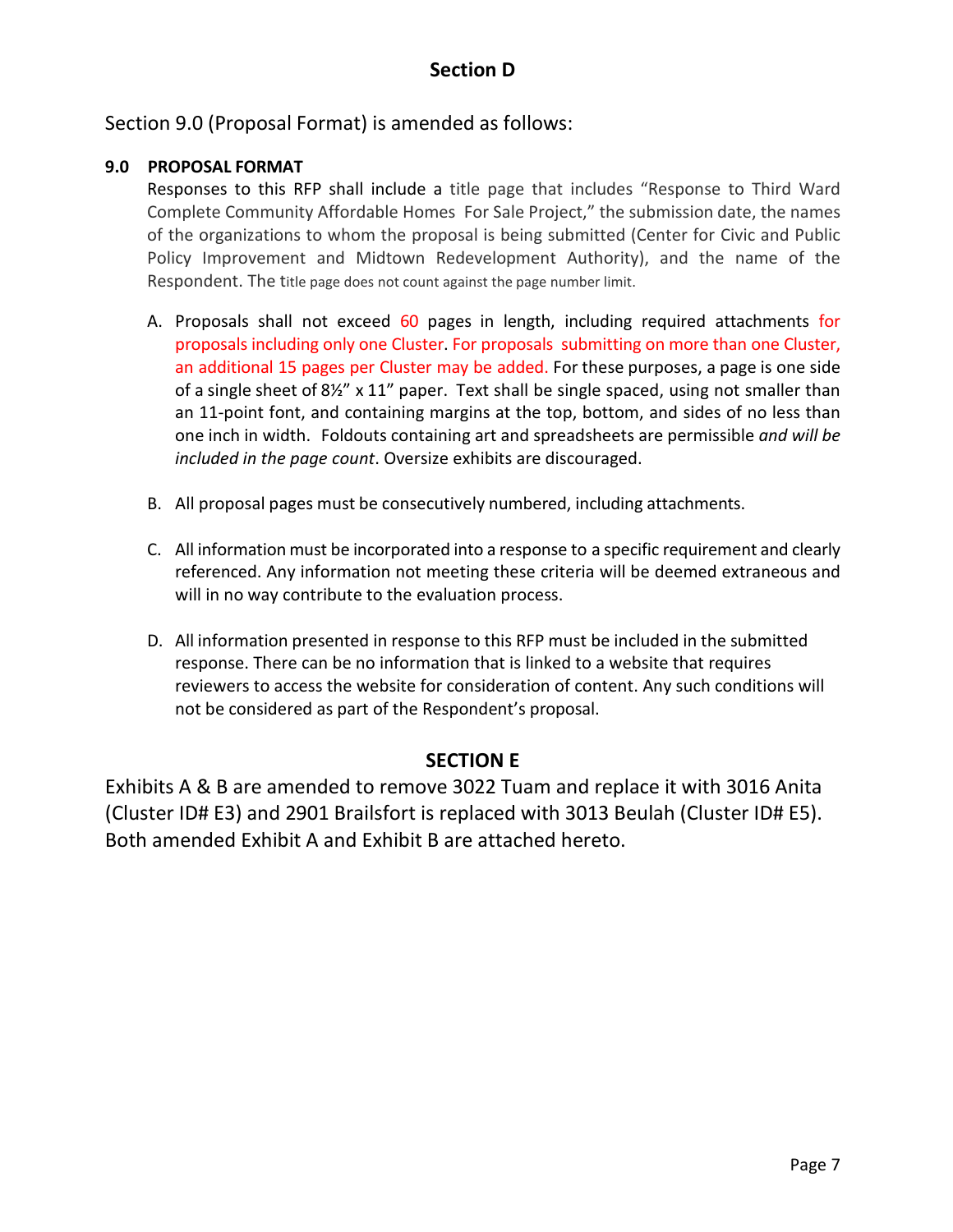#### **EXHIBIT B**

| <b>CLUSTER ID</b> | <b>ADDRESS</b>      | <b>SQFT</b> | HCAD#         |
|-------------------|---------------------|-------------|---------------|
| A <sub>1</sub>    | 2408 SAUER ST       | 4561.96     | 631660010029  |
| A2                | 3011 BREMOND ST     | 4898.19     | 0372170000008 |
| A <sub>3</sub>    | <b>0 BREMOND ST</b> | 4862.69     | 372170000009  |
| A4                | 2420 SAUER ST       | 4532.39     | 0631660010013 |
| A <sub>5</sub>    | 3002 MCILHENNY ST   | 4746.97     | 0372170000005 |
| A6                | 3006 MCILHENNY ST   | 4764.04     | 0372170000004 |
| A7                | 3019 TRULLEY ST     | 5105.93     | 0572130000017 |
| A <sub>8</sub>    | 3010 MCILHENNY ST   | 4778.3      | 0372170000003 |
| A <sub>9</sub>    | 3025 MCILHENNY ST   | 4999.93     | 0372150000006 |
| A10               | 3029 MCILHENNY ST   | 4999.88     | 372150000007  |
| A11               | 2422 SAUER ST       | 4686.23     | 0631660010014 |
| <b>B1</b>         | 3101 BREMOND ST     | 4985.18     | 0372190000006 |
| B <sub>2</sub>    | 3106 BREMOND ST     | 4974.53     | 0372260000004 |
| B <sub>3</sub>    | 3038 BREMOND ST     | 4989.79     | 0372270000001 |
| B4                | 3103 BREMOND ST     | 4982.74     | 0372190000007 |
| B <sub>5</sub>    | 3102 BREMOND ST     | 4979.05     | 0372260000005 |
| B6                | 3123 MCILHENNY ST   | 5014.32     | 0372130000006 |
| B7                | 3106 MCILHENNY ST   | 4974.75     | 0372190000004 |
| C1                | 0 MCGOWEN           | 4995.44     | 0372290000004 |
| C <sub>2</sub>    | 3037 MCGOWEN ST     | 5004.62     | 0372270000009 |
| C <sub>3</sub>    | 3002 MCGOWEN ST     | 4991.83     | 0372290000005 |
| C <sub>4</sub>    | 3028 MCGOWEN ST     | 4974        | 0372300000004 |
| C <sub>5</sub>    | 3106 DENNIS ST      | 4973.83     | 0372380000004 |
| C6                | 3102 MCGOWEN ST     | 4983.99     | 0372310000005 |
| C7                | 3005 TUAM ST        | 4999.82     | 0372410000008 |
| C8                | 3015 DREW ST        | 5026.82     | 0372400000009 |
| C <sub>9</sub>    | 3101 DENNIS ST      | 5026.27     | 0372310000006 |
| C10               | 3104 MCGOWEN ST     | 4981.55     | 0372310000004 |
| D <sub>1</sub>    | 2520 NAGLE ST       | 4998.79     | 0190030000003 |
| D <sub>2</sub>    | 2715 NAGLE ST       | 5000        | 0190490000003 |
| D <sub>3</sub>    | 2620 NAGLE          | 2500        | 0190450000006 |
| D <sub>4</sub>    | 2811 NAGLE ST       | 4984.87     | 0190480000003 |
| D <sub>5</sub>    | 2810 ANITA ST       | 4999.81     | 0190990000009 |
| D <sub>6</sub>    | 2418 ANITA ST       | 4999.93     | 0191120000005 |
| D7                | 2804 DREW ST        | 4999.98     | 0190440000018 |
| D <sub>8</sub>    | 2717 NAGLE ST       | 4999.99     | 0190490000004 |
| D <sub>9</sub>    | 2614 NAGLE ST       | 4999.99     | 0190450000007 |
| D <sub>10</sub>   | 2610 DREW ST        | 5012.03     | 0190470000009 |
| E <sub>1</sub>    | 3013 FRANCIS ST     | 5040.34     | 0191540000011 |
| E <sub>2</sub>    | 3114 TUAM ST        | 4985.61     | 0510240000003 |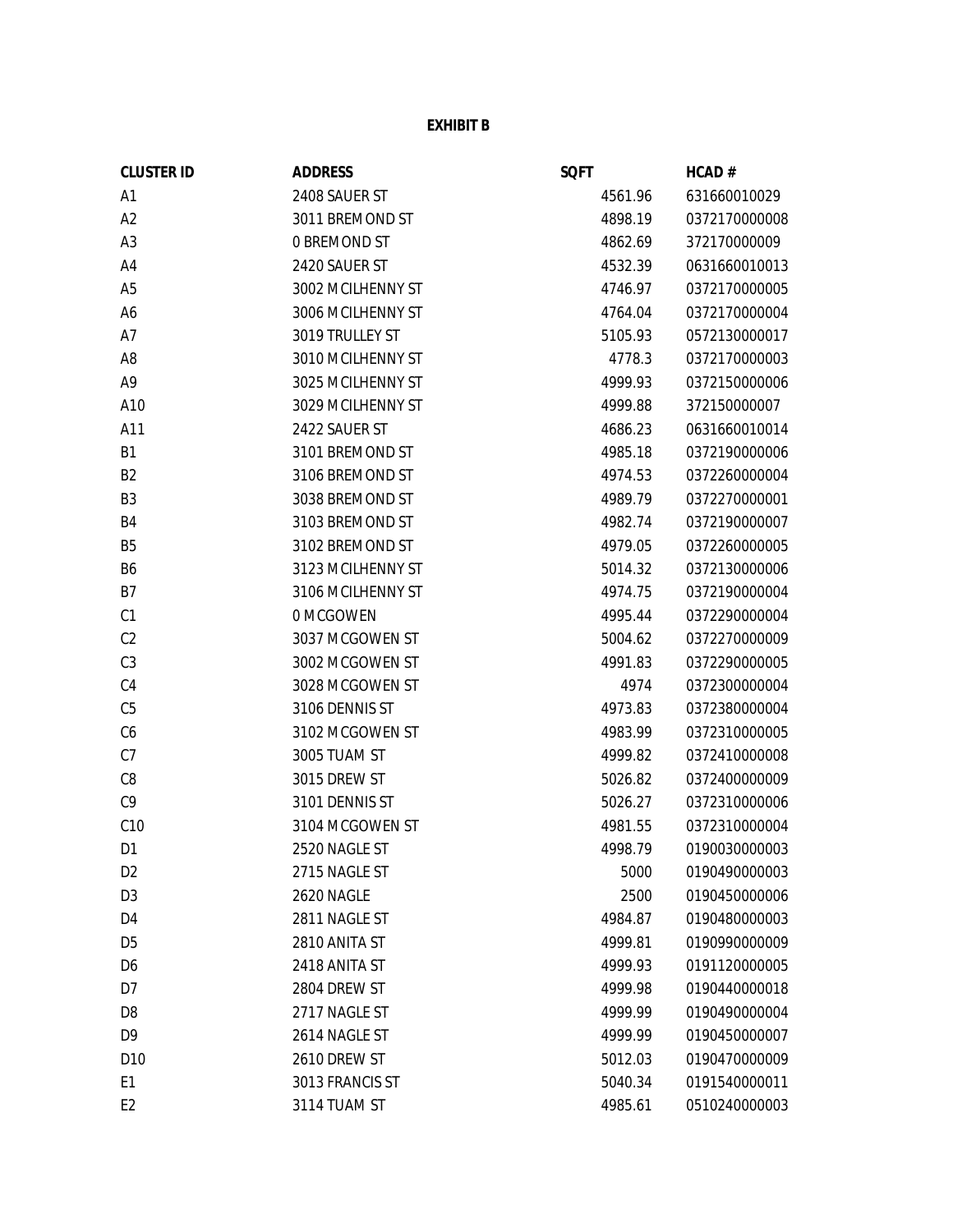| E <sub>3</sub>  | 3016 ANITA ST    | 5000    | 0510320000005 |
|-----------------|------------------|---------|---------------|
| E4              | 2903 PAIGE ST    | 5009    | 0190970000008 |
| E <sub>5</sub>  | 3013 BEULAH ST   | 5000    | 0510330000010 |
| E <sub>6</sub>  | 3124 TUAM ST     | 4994.44 | 0510310000009 |
| E7              | 3005 PAIGE ST No | 5067.95 | 0510240000005 |
| E <sub>8</sub>  | address in HCAD  | 5048.7  | 0190960000007 |
| E9              | 3413 SAUER ST    | 3608.38 | 0391820000002 |
| E <sub>10</sub> | 2822 FRANCIS ST  | 4749.43 | 0530160030012 |
| F1              | 3622 SAUER ST    | 3972.66 | 0191490000025 |
| F <sub>2</sub>  | 3509 BASTROP ST  | 5009.08 | 0191980000013 |
| F <sub>3</sub>  | 2817 HOLMAN ST   | 5000.05 | 0192160000003 |
| F4              | 3624 SAUER ST    | 3948.1  | 0191490000012 |
| F <sub>5</sub>  | 3519 PALMER ST   | 4640.24 | 0191980000014 |
| F6              | 2825 HOLMAN ST   | 3943.49 | 0192000010007 |
| F7              | 2704 BERRY ST    | 3973.62 | 0191490000010 |
| F8              | 2828 FRANCIS ST  | 5080.89 | 0192030030003 |
| F9              | 2618 BERRY ST    | 3470.33 | 0191490000008 |
| F10             | 2701 WINBERN ST  | 5067.59 | 0192030040007 |
| F11             | 0 HOLMAN         | 5084.84 | 0192030030021 |
| F <sub>12</sub> |                  | 6249.99 | 0192160000011 |